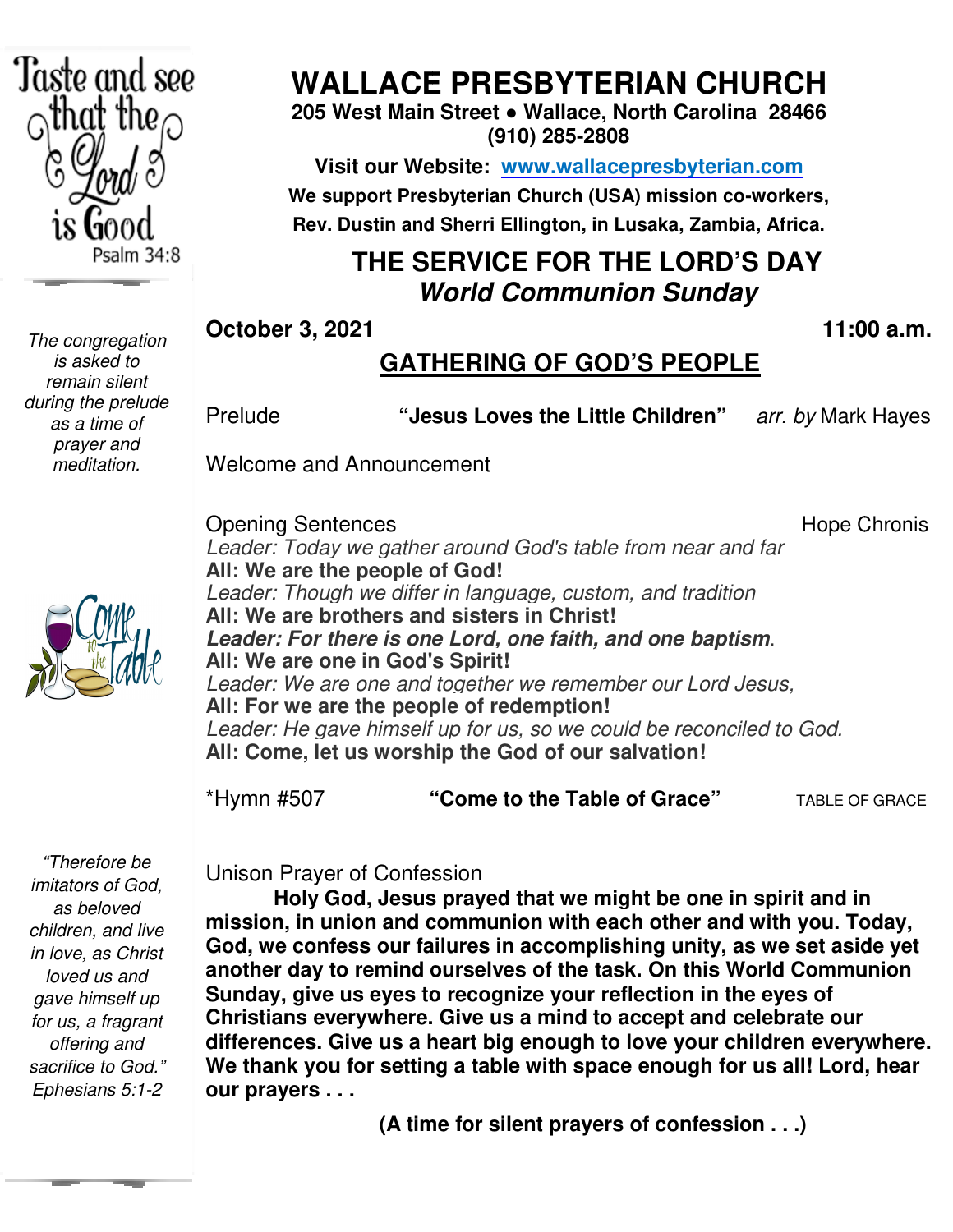*"But to all who received him, who believed in his name, he gave power to become children of God." John 1:12* 

Responsive Assurance of Pardon *Leader: Even when our cups run dry, God's grace overflows.*  **All: Even when our plates are empty, God's generosity overflows. Even when our hearts feel barren, God's love overflows.** 

*Leader: Friends, we have been called and claimed by the God of all things. By the abundance of God's grace, and by the power of God's love, our sins have been forgiven. Go in peace. Amen*

Gloria Patri **Glory Be to the Father Glory be to the Father, and to the Son, and to the Holy Ghost; as it was in the beginning, is now, and ever shall be, world without end. Amen, amen.** 

#### **PROCLAIMING GOD'S WORD**

Children's Sermon

Unison Prayer for Illumination

 **Scripture; give us eyes to see your story in the faces of those that surround us; and give us faith enough, that by your grace, we might serve Almighty God, give us ears to hear your story in these words of you until the end of our days. Amen.**

| Sermon         | "Teach Your Parents Well" | Dr. Philip K. Gladden |
|----------------|---------------------------|-----------------------|
| Gospel Lesson  | Mark 10:13-16             |                       |
| Epistle Lesson | 1 Peter 2:1-3             | <b>Hope Chronis</b>   |

A Time for Silent Reflection

# **GIVING THANKS TO GOD**

Presentation of Tithes and Offerings

| "For all who are<br>led by the Spirit<br>are children of<br>$God \dots$ and if<br>children, then<br>heirs, heirs of<br>God and join<br>heirs with Christ<br>- if, in fact, we<br>suffer with him | <b>Offertory</b> | "Here, at Your Table, Lord"<br>Here, at Your table, Lord, this sacred hour,<br>O let us feel You near, in loving power,<br>Calling our thoughts away from self and sin,<br>As to Your banquet hall we enter in.<br>Come then, O holy Christ, feed us, we pray;<br>Touch with Your pierced hand each common day,<br>Making this earthly life full of Your grace,<br>Till, in the home of heaven, we find our place. | arr. by Mark Hayes |
|--------------------------------------------------------------------------------------------------------------------------------------------------------------------------------------------------|------------------|--------------------------------------------------------------------------------------------------------------------------------------------------------------------------------------------------------------------------------------------------------------------------------------------------------------------------------------------------------------------------------------------------------------------|--------------------|
| so that we may<br>also be glorified<br>with him."<br>Romans 8:14                                                                                                                                 |                  | *Doxology and Prayer of Dedication<br>Praise God from whom all blessings flow;<br>Praise Him all creatures here below;                                                                                                                                                                                                                                                                                             |                    |

 *Praise Him above ye heavenly host; Praise Father, Son, and Holy Ghost. Amen.* 

*"See what love the Father has given us, that we should be called children of God; and that is what we are." 1 John 3:1*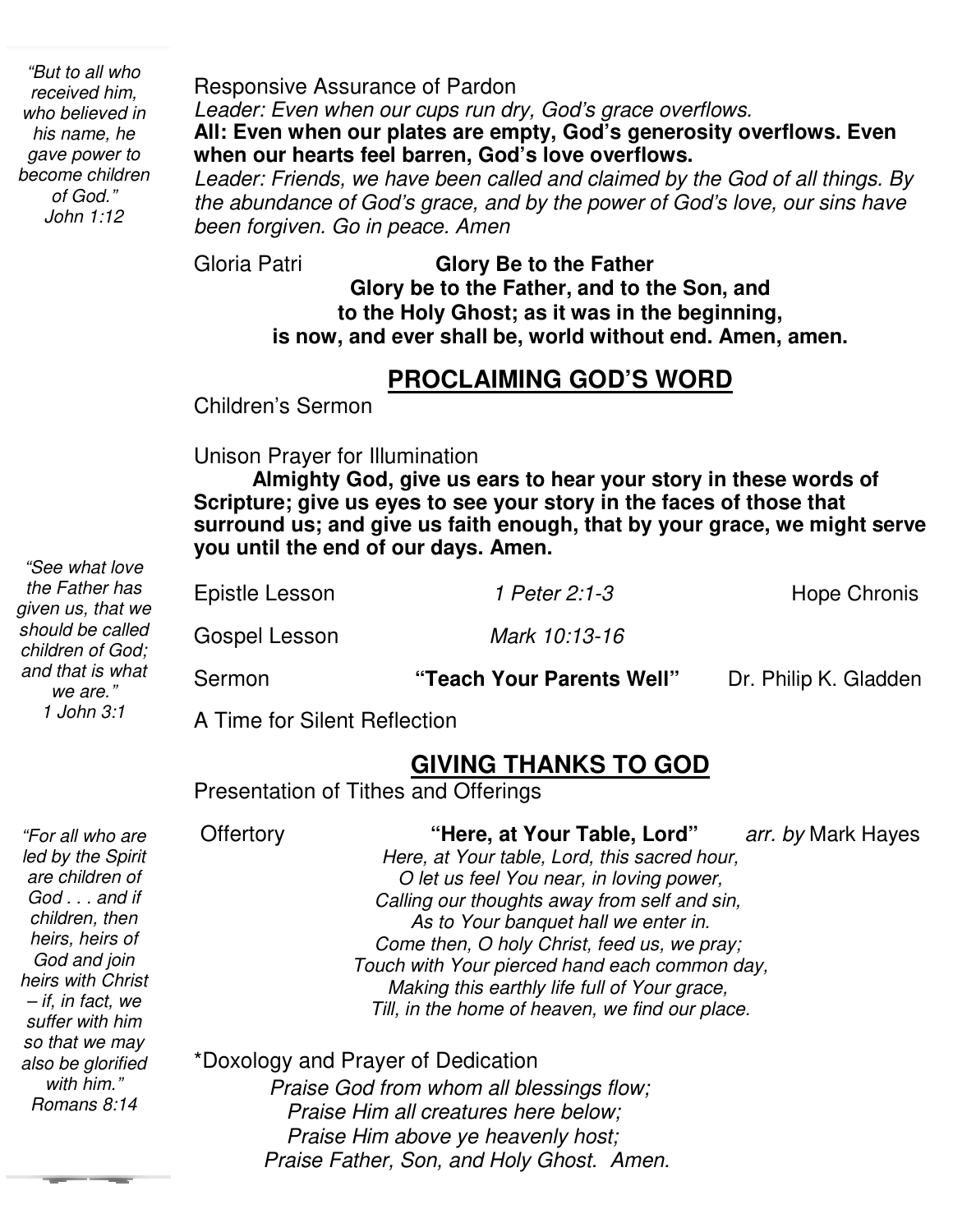

Affirmation of Faith: The Apostles' Creed **I believe in God the Father Almighty, Maker of heaven and earth. And in Jesus Christ his only Son our Lord;** Maker of heaven and earth.<br>And in Jesus Christ his only Son our Lord;<br>who was conceived by the Holy Ghost, **born of the Virgin Mary, suffered under Pontius Pilate, was crucified, dead, and buried; he descended into hell;**  the third day he rose again from the dead; **he ascended into heaven, and sitteth on the right hand of God the Father Almighty;** he ascended into heaven,<br>and sitteth on the right hand of God the Father Almighty;<br>from thence he shall come to judge the quick and the dead. **I** believe in the Holy Ghost; the holy catholic Church; **the communion of saints; saints; the forgiveness of sins; the resurrection of the body; of body; and the life everlasting. Amen.** 

The Sacrament of the Lord Sacrament of Lord's Supper

The Invitation to the Table Invitation to the

The Words of Institution

The Great Prayer of Thanksgiving with the Lord's Prayer **Our Father who art in Our Father in heaven, hallowed be thy name. Thy kingdom come, thy will be done, on earth as it is in heaven. Give us this day our daily bread; and forgive us our debts, as we forgive our debtors; and lead us not into temptation, but deliver us from evil. For thine is the kingdom and the power and the glory, forever. Amen** come, thy will be done, on earth as it is in heaven. Give us<br>bur daily bread; and forgive us our debts, as we forgive our<br>and lead us not into temptation, but deliver us from evil. For<br>he kingdom and the power and the glor this day our daily bread; and forgive us our debts, as we<br>debtors; and lead us not into temptation, but deliver us fr

The Eating of the Bread and the Drinking of the Cup Eating

| Communion                                                    | "We Remember You"                                                | <i>arr. by</i> Lloyd Larson       |  |  |  |
|--------------------------------------------------------------|------------------------------------------------------------------|-----------------------------------|--|--|--|
|                                                              |                                                                  | recorded by the WPC Chancel Choir |  |  |  |
|                                                              | We remember you by your sacrifice of love. All glory now is due. |                                   |  |  |  |
| At this table here, mercy hovers near.                       |                                                                  |                                   |  |  |  |
| Thanks is offered up; in this bread and cup we remember you. |                                                                  |                                   |  |  |  |
| Precious, risen Lamb, Jesus who was slain,                   |                                                                  |                                   |  |  |  |
| Now enthroned in glory, forever you will reign.              |                                                                  |                                   |  |  |  |
| Gladly we embrace both these signs of grace.                 |                                                                  |                                   |  |  |  |
|                                                              | Thanks is offered up; in this bread and cup we remember you.     |                                   |  |  |  |
|                                                              |                                                                  |                                   |  |  |  |

The Prayer after Communion

\*Postlude

\*Hymn #188 \*Benediction Prayer after Communion<br>nn #188 "**Jesus Loves Me!**" JEsus Loves me

**JESUS LOVES ME** 

\**All who are able may stand who stand.*

*Jesus you are all children of God through faith." Galatians 3:26* 

*"For in Christ* 

*"If we show the Lord's death at Communion, we must show the Lord's life in the world. If it is a Eucharist on Sunday, it must prove on Monday that it was also a sacrament." Maltbie Babcock, 19th century Presbyterian minister, author of "This Is My Father's World"*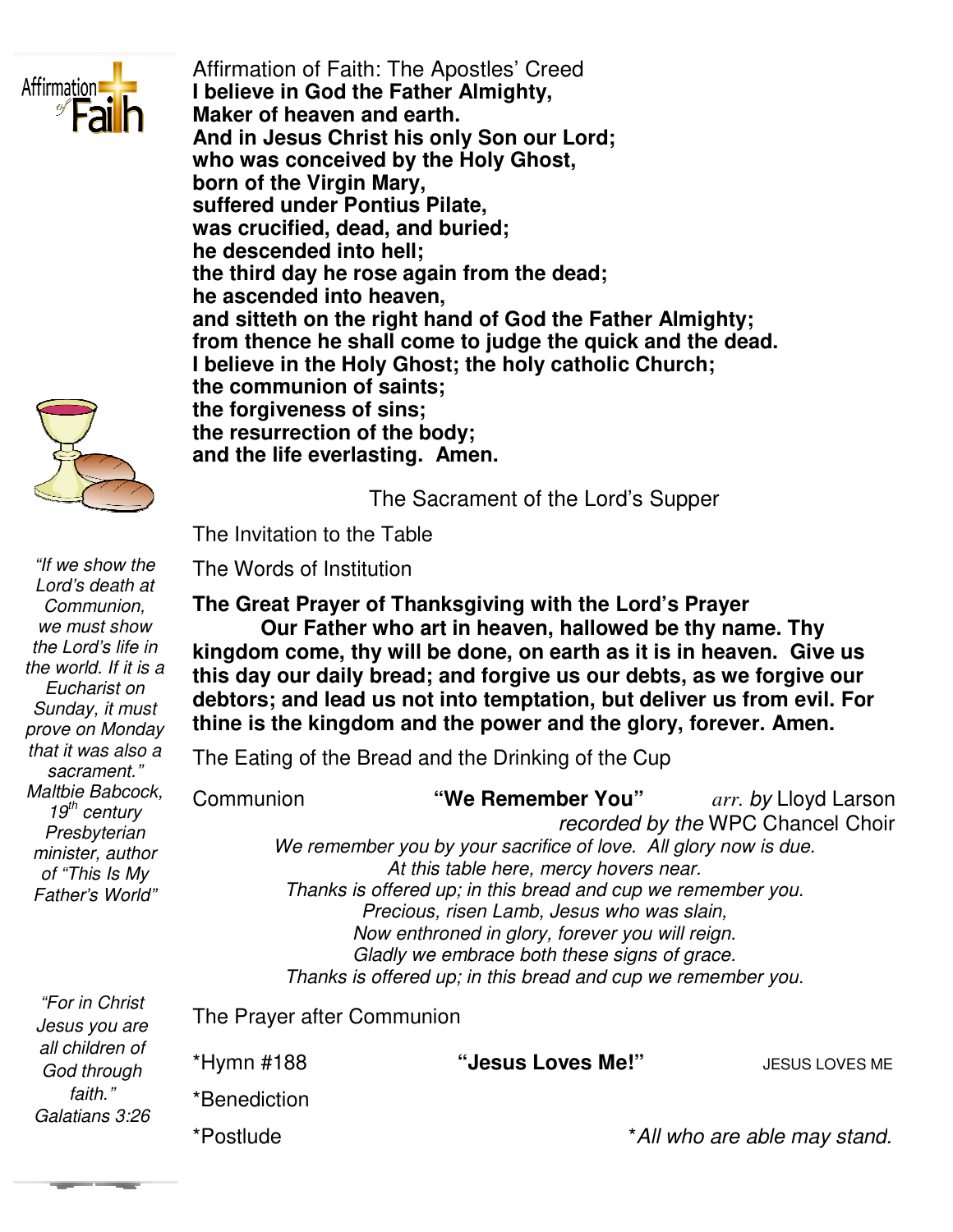## **WEEKLY CALENDAR**

Sunday, October 3 WORLD COMMUNION SUNDAY 9:30 am Hybrid (Zoom and in-person-Room 304 Adult Sunday School Class 10:00 am Sunday School Classes 11:00 am Worship in-person and live-Stream/ The Sacrament of the Lord's Supper Monday, October 47:00-8:00 pm Zoom Bible Study 10:30 am Circle #1: Room 304 Tuesday, October 5 10:30 am Circle #3: Fellowship Hall 7:00 pm Circle #4: Zoom meeting Wednesday, October 6 10-11:00 am Bible Study-Zoom & In-Person-Rm 304 6:00 pm Handbell Choir Practice

## **NOTES AND ANNOUNCEMENTS**

Church News

**\* Today we** celebrate the Sacrament of the Lord's Supper, the sign and seal of our communion with the crucified and risen Lord. The Lord's Supper enacts and seals what the Word proclaims: God's sustaining grace offered to all people. Come to the table! Taste and see that the Lord is good!

**\* Please join** the minister for a Zoom Bible Study on Monday night, October 4 from 7:00 - 8:00 p.m. or Wednesday morning, October 6 either in person (Room 304) or by Zoom. This week we will talk about Mark 10:17-31, a story about a man whose many possessions kept him from following Jesus. Check your email on Monday for the Zoom links.



# **Today, October 3**

We will celebrate the Sacrament of the Lord's Supper today on World Communion Sunday, World Communion Sunday (originally called World Wide Communion Sunday) is a gift of the Presbyterian Church to the larger ecumenical church. The first celebration occurred at Shadyside Presbyterian Church in Pittsburgh, PA, in 1933 where Dr. Hugh Thompson Kerr served as pastor.

 Celebration of World Wide Communion Sunday was adopted as a denominational practice in the Presbyterian Church (US) in 1936. Churches in other denominations were invited to celebrate with us from the beginning, but it wasn't until 1940 when the Department of Evangelism of the Federal Council of Churches (a predecessor body of the National Council of Churches) promoted extending the celebration to a number of churches around the world that the practice became widespread.

All are welcome at the Lord's table!





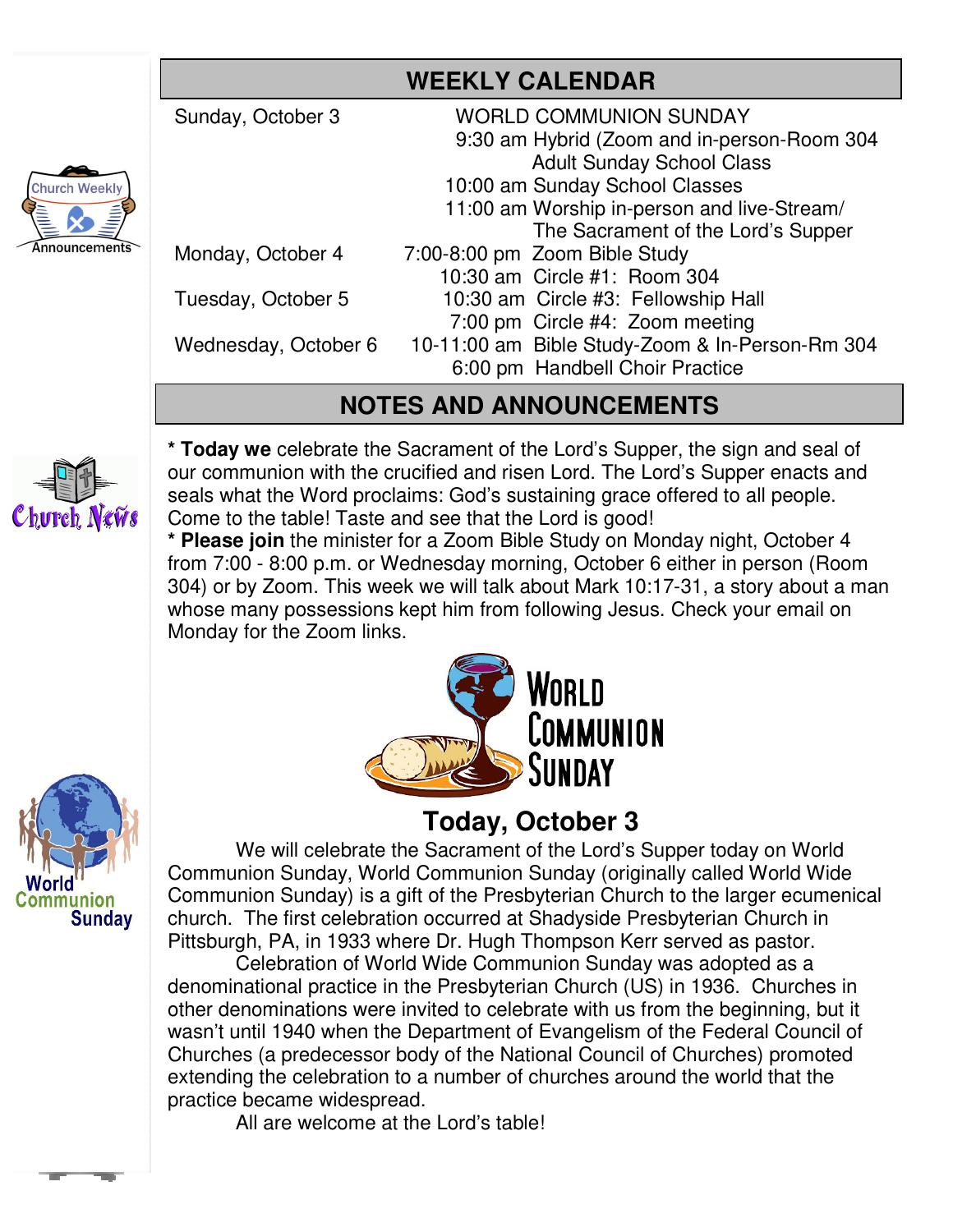

#### **KIRKWOOD SUNDAY OCTOBER 10 10**

**Worship in the Vesper Area by the Lake**





**The Sacrament of Communion** (There will be no worship service at the church that day.)



Bring your own picnic lunch and eat under the Picnic Pavilion or **on the back porch of the Dining Hall.**

**Enjoy afternoon recreation activities such as the ZipLine or relative conditions in the back porch of the Dining Hall.**<br>Enjoy afternoon recreation activities such as the ZipLine of<br>relax in a rocking chair on the porch and visit with friends.



**No reservation needed. No cost.**



**In case of predicted inclement weather, a decision will be made about as decision will be made about moving worship to the<br>a decision will be made about moving worship to the Wallace Presbyterian Church and communicated to the congregation** .



**Camp Kirkwood is located at** 2015 Camp Kirkwood Rd, Watha, NC **about 10 miles south of Wallace, off of Highway 117. of** 

**Turn right on Camp Kirkwood Road and the camp entrance will be on your right about a 1/4 mile down the road.**